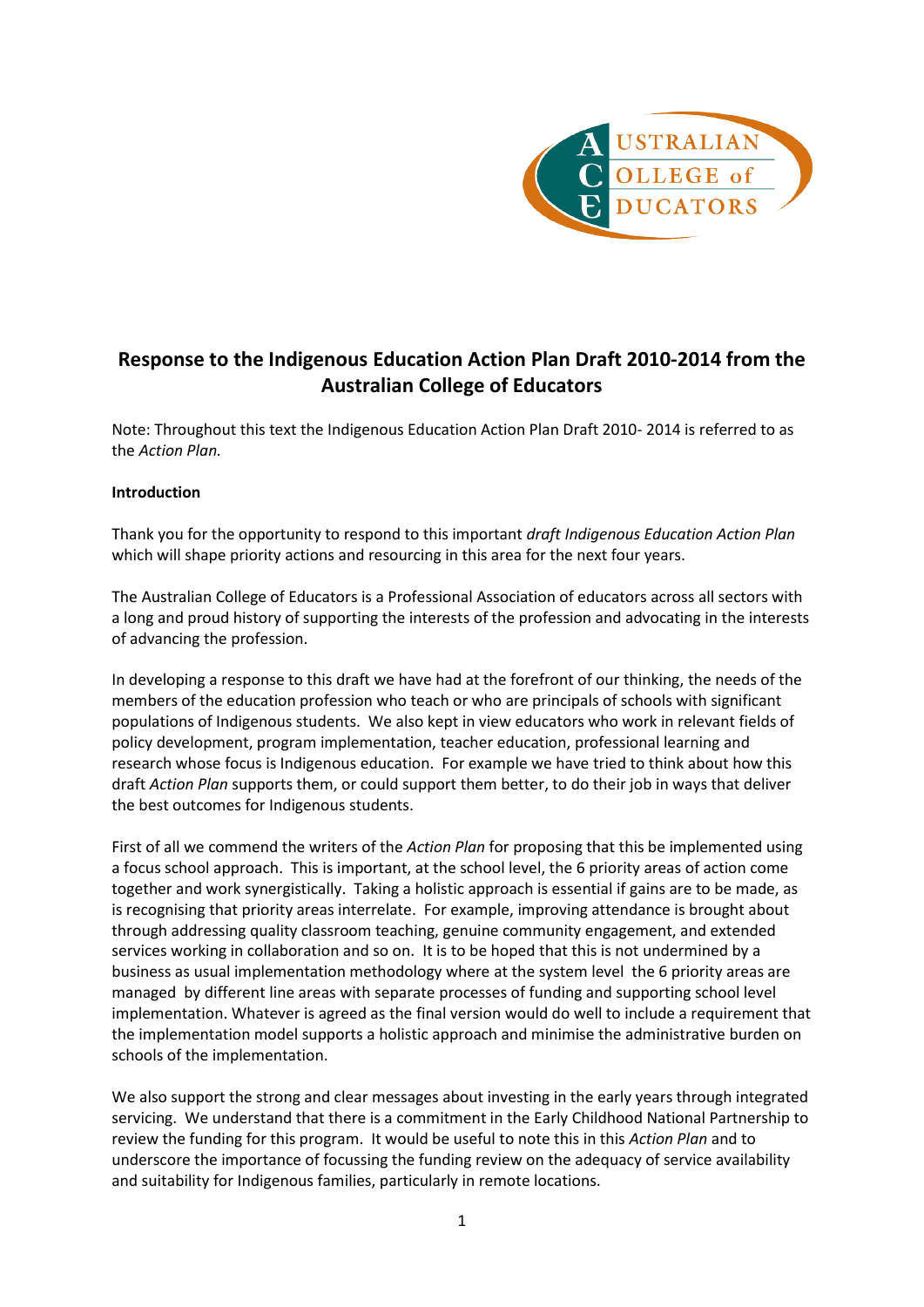The *Action Plan* appropriately prioritises the critical importance of genuine community engagement. This is commendable too. While a great deal of effort has been put into the first phase of community engagement – the processes essential to getting to a signed community partnership agreement, the effort can often fade away at the implementation phase . This undermines the credibility of the process. It would be useful to strengthen this aspect of system reporting in the Action Plan.

Finally we have raised a number of key points which are outlined below along with a list of specific recommendations. Although these have been separated out for manageability purposes there are a few overarching themes informing them.

The first is that the *Action Plan* is less than it could be because program logic evaluation plan was not developed in parallel. Had this been initiated and had the evaluation process included input from experienced teachers, principals and researchers, the assumptions about the critical foundational dependencies that need to be in place for effective practice would have surfaced.

We make this point because we know only too well how the passion, vision and hard work of educators who valiantly strive to make a difference in challenging contexts of classrooms, schools research projects, programs and policies can be undermined by the most basic gaps in servicing – broken computers, run down schools, lack of resources, low numbers of competent and experienced teachers, non eventuating professional learning, poor teacher support and consequent high turnover, lack of time for the principal to focus on instructional leadership because the basics of school servicing are at risk, the absence of high quality and focussed induction, lack of specialist support services, lack of programs aligned to needs (such as literacy approaches that are developed with English as a foreign language learners in mind).

Our second overarching theme is that the *Action Plan* would have been richer had it incorporated as a cross priority theme the need to build on the strength of culture. Deficit models of understanding Indigenous culture and knowledge are deeply held, unexamined and devastating in their impact on the recipient – who can see it all too clearly. Many of the issues raised relate to this.

# **Key points**

# **1. Recognising and responding to the complexity and intractability of the issue**

The Australian Public Service Commission (APSC) has documented best practice approaches to complex and intractable issues.<sup>i</sup> They stress the importance of holistic rather than linear thinking, of thinking capable of grasping the big picture, including the interrelationships between the full range of causal factors and policy objectives. It is invariably the case that issues that are complex, intractable and long term in nature are imperfectly understood. Initial planning boundaries that are drawn too narrowly may lead to a neglect of what is important. They argue that this is one of the key reasons for repeated policy failure.

Given the complexity and history of systemic failure in Indigenous education the Action Plan's proposal to narrow the focus to six key priority areas and to a small range of actions and targets related to each priority is problematic. Taking on board the approach recommended by the APSC may have resulted in a more open *Action Plan*, still build around the focus sites, but seeing them more as sites of research or learning. An openness as to 'what works' and an acknowledgement that we have an imperfect knowledge base around this issue would have led to a more complex and open *Action Plan.*

# **2. Differentiating this** *Action Plan* **from previous efforts**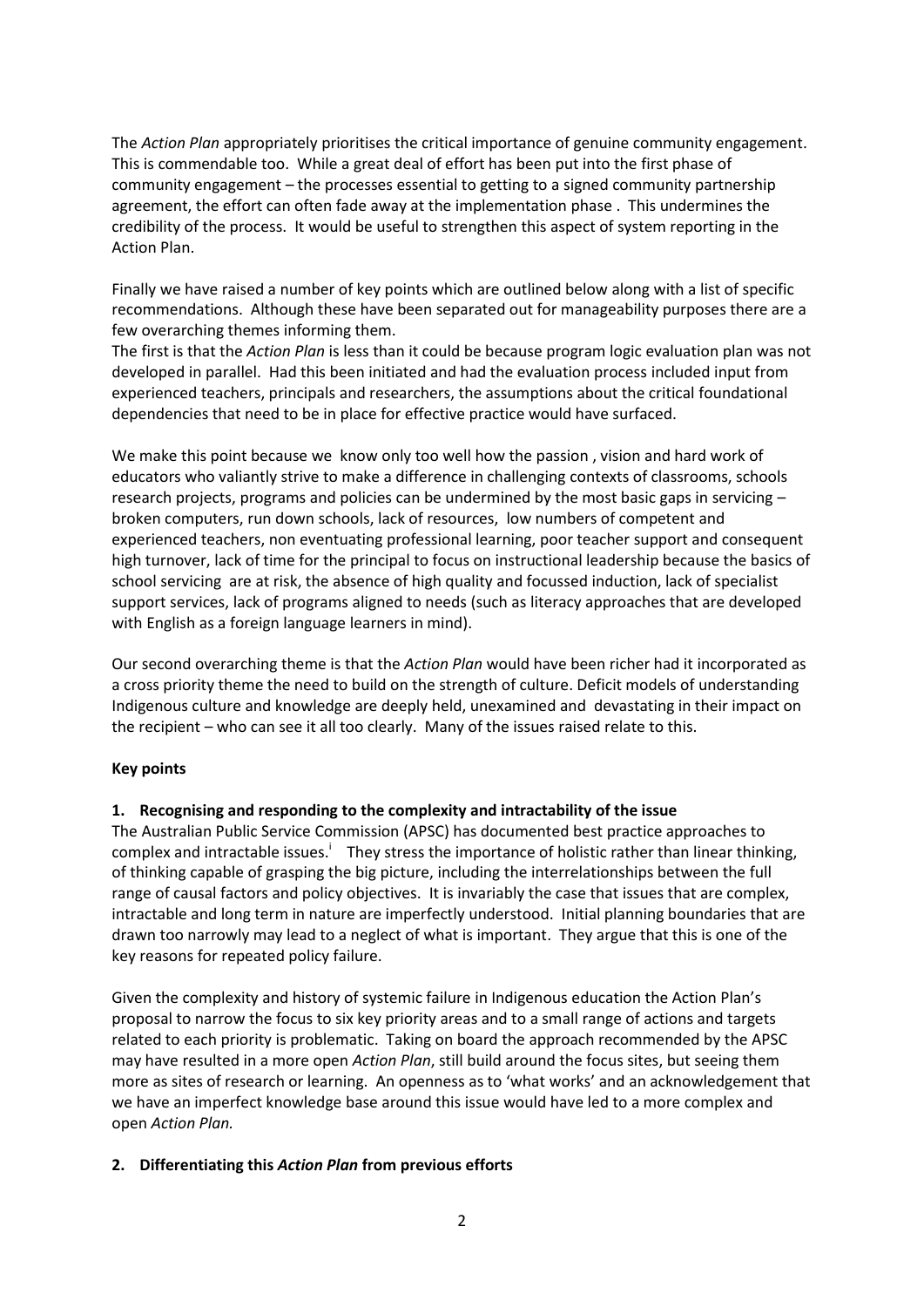The data that is available around all Indigenous education indicators shows that during the past five years or more, the retention and achievement in education by Indigenous students has seen very little change if any. This suggests that a rather different approach is called for. However the *Action Plan* does not differ in broad approach from the approach of the previous plan known as Australian Directions.

The *Action Plan* would do well to acknowledge, as the COAG National Indigenous Reform Agreement (NIRA) does, that 'for far too long, remote communities have been recipients of dysfunctional, ad hoc uncoordinated actions and responses from Governments at all levels"<sup>ii</sup>. This new Action Plan is an opportunity to break with past approaches of pre defined solutions, pre packaged into discrete priorities and programs with a small number of targets, and to take a more open whole school/ whole community/ strength based approach where solutions are able to be generated more iteratively.

At the very least there needs to be some explanation about how this *Action Plan* will be different and lead to more positive outcomes. One of the biggest challenges facing any plan proposed to improve Indigenous education is the well entrenched belief that this is an unsolvable problem. Teachers and principals are not immune from this thinking and their experience as victims of '*death by 1000 new programs'* has contributed to a high level of cynicism. This *Action Plan* needs to provide a persuasive case as to why, given the long history of plans and lack of progress, this one will be different.

# **3. Importance of research and evaluation - to build a strong evidence base not currently in existence**

The *Australian Directions* Review<sup>iii</sup> states that Indigenous education has been the victim of multiple and unrelated initiatives and programs that have been inadequately implemented, poorly evaluated and subjected to uneven, spasmodic and short-term funding. It argues that this has resulted in a paucity of information about what works. The *Action Plan* does acknowledge this issue in passing but nevertheless proposes strategies based on 'evidence based practice' (known to be poor or absent).

Although in recent years the Best Evidence Synthesis approach to research has led to the growth of a sound evidence base about the value add elements of classroom and schooling practices, this has focussed almost exclusively on mainstream contexts. Nationally effective programs have yet to be developed and soundly evaluated for Indigenous students. The importance of developing the research base to inform evidence based practice in priority areas is under-scoped in the *Action Plan.* In this sense it is pleasing to see that the *Stronger Smarter Schools Program*<sup>1</sup> has established an independent evaluation team. This is a significant starting point for growing a more mature evidence based practice culture in the context of Indigenous education.

# **4. Need to look beyond ' what works' - to what has not worked and why**

Over the past decade or more there has been a consistent focus by the former DEST and by DEEWR on the concept of 'what works' and on the importance of sharing best practice in education. While 'what works' initiatives have an importance role, an exclusive focus on this can lead to an unbalanced situation where there is a rush to claim success for new initiatives without a solid evidence base about the context in which it might, or might not, work. Something that is effective with a strong principal as sponsor, a cohesive stable teaching staff or in a well resourced school, will not necessarily be effective or sustainable in different conditions. Worse still, education still suffers from the tendency to showcase good news stories, where the reality is that the evidence base is thin or even in conflict with the claims of success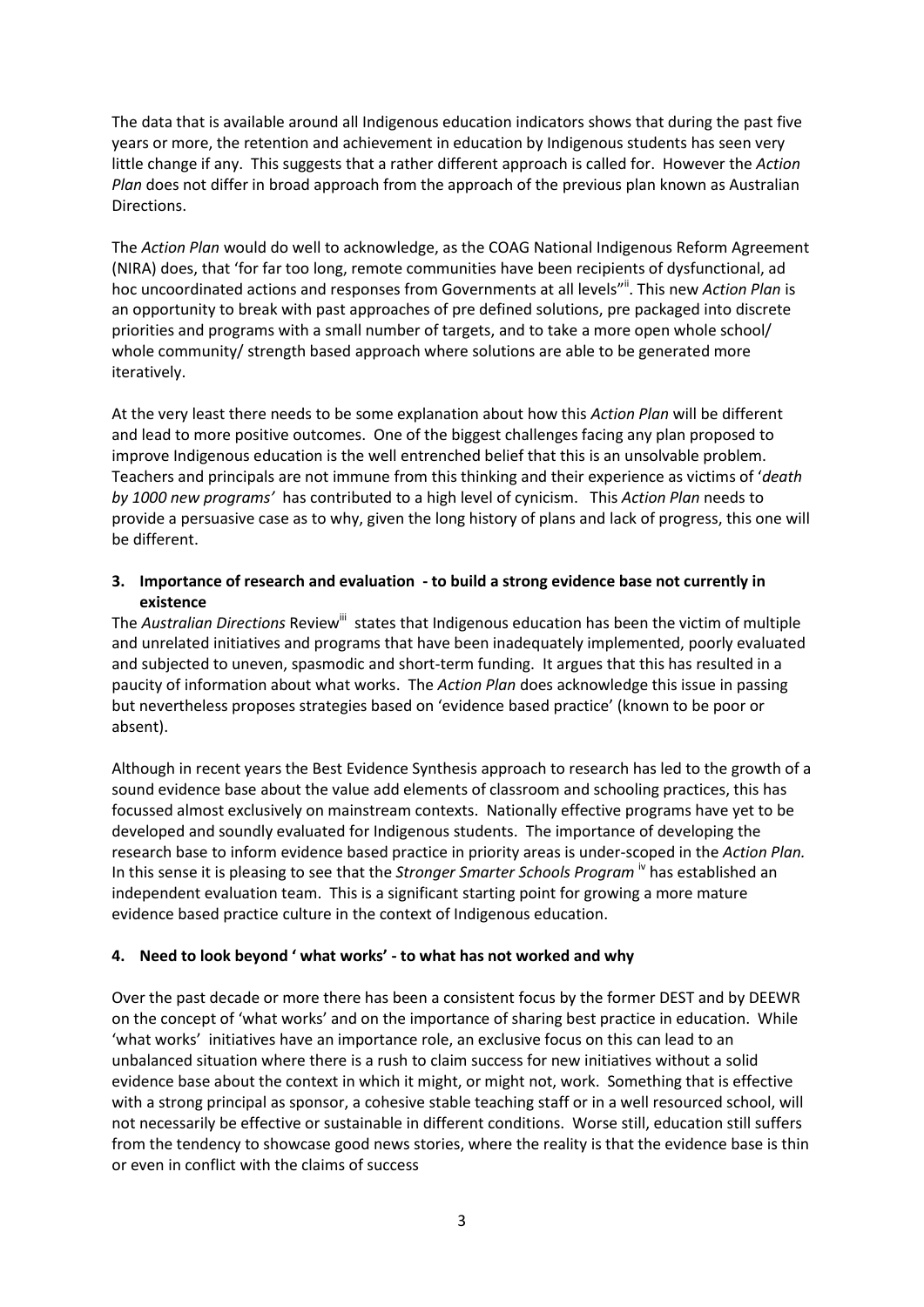This is problematic not just because it leads to the rolling out of initiatives without inadequate evidence of their efficacy for a particular context, but also because the very rich insights available from an investigation into what doesn't work in what contexts are not considered. We can learn a great deal through an open and thorough examination of why things don't work. Sadly, in the Indigenous education context, focussing on this would result in rich pickings.

The best way to capture these insights is to have an evaluation model that embeds evaluation into the design and implementation phases.

# **5. COAG commitment to a long term intergenerational plan.**

The four year time frame of this *Action Plan* is at odds with the review findings that there needs to be an intergenerational commitment - that is a plan that details goals for 5, 10 and 25 years. This is unfortunate as the discussions at COAG have created an expectation that a longer term, intergenerational commitment will be made, that adequately acknowledges the challenges and complexity of this area.

# **6. One size does not fit all – the need to customise the** *Action Plan* **the specific circumstances of remote and very remote students**

The NIRA recognises that the issues for remote and very remote populations are different from populations that live a less traditional lifestyle on the eastern and western seaboard. In fact three of the six Indigenous Services National Partnerships under the NIRA focus exclusively on remote populations. The failure of this strategy to acknowledge the different contexts and focus strategies more explicitly to that context should be addressed. While it is logically possible to meet halving the gap targets by providing responses tailored only for non remote students this would not be an acceptable outcome. There is an obligation to ensure that the benefits of the *Action Plan* are customised to these very different contexts and that the differential starting points and rates of improvement are made transparent. Many of this submission's comments on the gaps in the *Action Plan* are gaps that relate specifically to remote community contexts.

# **7. Needs of students not exposed to Standard Australian English except in the formal classroom**

Language differences must be both respected and provided for from the early years and in a connected and continuing way – for many, by treating English as a second language. There are two interlinked issues here and the *Action Plan* only addresses one of them.

The report addresses the desire of communities to continue to focus on children learning their own language outside of school hours. But there is a much more significant issue here that must be addressed.

The *Action Plan* should address the issue that, if a bilingual approach is not taken, there needs to be research and resourcing invested in identifying the best way to support Indigenous language speaking children to gain proficiency in Standard Australian English in social milieus where the only time they are exposed to it is in the formal classroom. We provide a mainstream English language environment and a 12 month Intensive English immersion program for new non English speaking background migrants. What is being or ought to be provided for Indigenous children who get even less informal exposure to Standard Australian English. This is important. For example, although millions of dollars have been invested in a number of whole school literacy approaches designed for Indigenous learners, none of these explicitly take into account the needs of English as foreign language learners.

# **5 Measures and Targets – COAG targets necessary but not sufficient**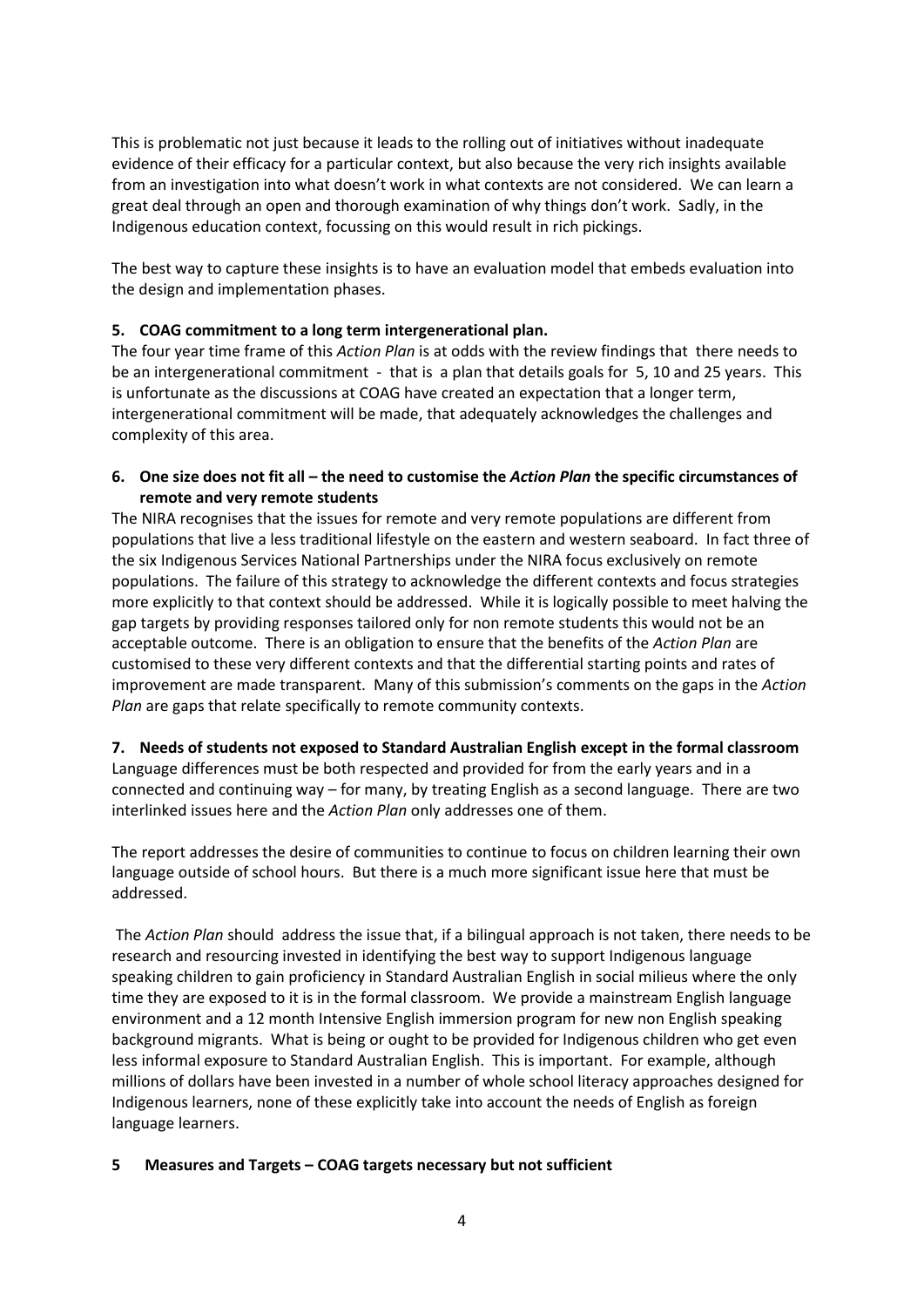In *Australian Directions*, Ministers agreed that "**supplementary** (our emphasis) measures supporting Indigenous students through pathways into training, employment and higher education are pivotal to improving post-school transitions and breaking intergenerational cycles of poverty and Disadvantage" (MCEETYA, 2006:29).

However the *Action Plan* proposes a limited number of targets and measure that include year 12 retention, average student attendance and NAPLAN test results. These are nationally agreed COAG targets and obviously need to be a key part of the reporting framework for Indigenous students. However this is an opportunity to also identify a small number of additional targets specifically for this *Action Plan* that are more fit for purpose, because they align more closely with the intended outcomes, have more explanatory power and focus action more effectively. The Review of *Australian Directions* refers to the concept of nested targets and measures as a useful way to go.

# *Year 12 retention*

The Review of *Australian Directions* points out that halving the gap in Indigenous attainment for year 12, and using apparent retention rates as the measure is problematic. Now that systems no longer classify students as ungraded, students who reach the age of 17 (or the agreed age grade for year 12) are allocated to year 12 by the school irrespective of where they are in their learning. A student can stay on until the end of year 12 and be working at a primary level or not be able to read. Staying on until year 12 is not the same as achieving understandings benchmarked to a standard year 12 unit or even the same as benefitting from school to an agreed minimum level. Year 12 retention rates overstate achievement. The inadequacy of this measure is also noted by the COAG Reform Counci'ls first report on the National Education Agreement.

The Review of *Australian Directions* recommends including indicators relating to types of units or courses completed, improvement in the rate of course completion, and even negative data such as changes in the rate of Indigenous students caught up in the juvenile justice system.

# *Average student attendance*

Systems prioritise attendance because of the assumption that children cannot benefit from school unless they attend on a regular basis. However, a 60% attendance rates could mean anything from, 60% of students enrolled attending for 100% of the time, to all students attending for 60% of the time, to anything in between. In the first extreme 60% of students should be benefitting but a large proportion of children would get no benefit. However in the second extreme scenario, none of the children would benefit.

Of course, most schools are not at either extreme but we still don't know what an average attendance figure means in terms of its impact on student learning. It is also possible that where average attendance is low, this creates a chaotic, classroom environment that lowers the probability that even regular attendees can progress in their learning.

Using the average attendance rate does not necessarily lead to a focus on increasing the proportion of children whose attendance approaches the 90% mark. If there is evidence that an attendance of 90% is what makes a difference for achievement, then a supplementary target expressed in terms that enable schools to focus on increasing the proportion of children who attend for 90% of the time would focus effort.

#### *Reliance on NAPLAN Data*

If school principals are relying on NAPLAN data to know how their students are doing, we have a serious problem. In the vast majority of schools, principals and teachers already know where their students sit on a more complex scale of learning. However the high publicity around NAPLAN and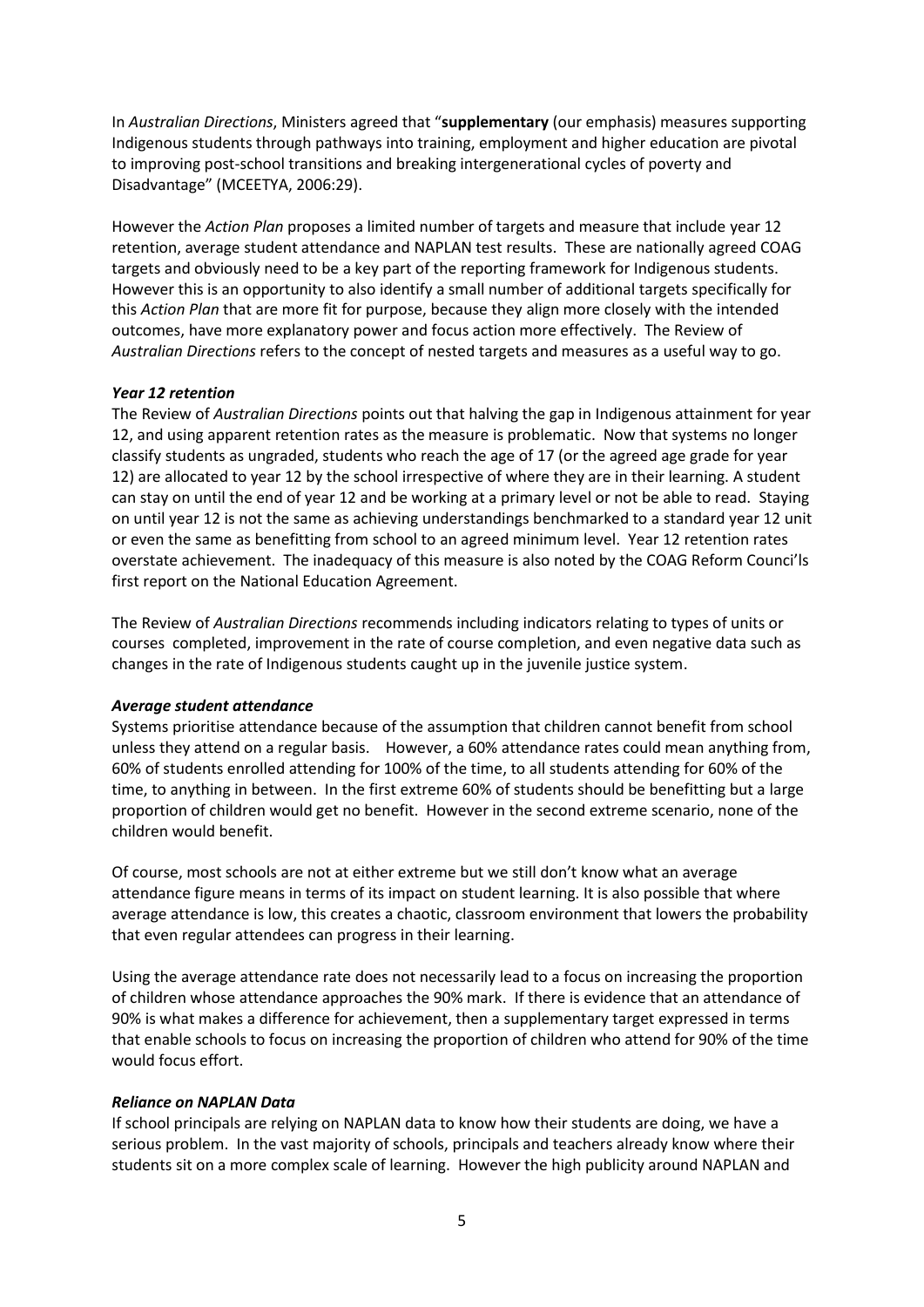the use of it as the only evidence about student progress below year 12 on *MySchool* can miscue teachers about what to attend to. This would be a backward step.

The current structure of NAPLAN is not aligned well to assessing the learning progress of remote Indigenous students who do not speak Standard Australian English. There are a number of reasons for this:

- By year 3 many children are still at the beginning stages of proficiency in ESL. This is particularly the case for students who, until recently, have been in a school with a bilingual program; and
- The NAPLAN is not a multi level test and does not support the assessment of students who are well below the minimum benchmark for their year level. This results in large numbers of students at very remote schools scoring a zero on the tests. This is not particularly helpful for classroom planning.

There is an urgent need to improve the accessibility of high quality diagnostic data and to better support teachers to track student progress using their curriculum frameworks (and eventually the National Curriculum). While all systems have committed to reporting to parents on their children's progress on an A-E scale, it is highly likely that this data is less reliable in remote schools where there is less access to other teachers for moderation purposes.

The high visibility of NAPLAN should not distract schools from continuing to improve this aspect of their work. To support this, it would be useful to note that nationally comparable data on student progress should be the subject of further research and development to supplement NAPLAN data. The imminent rollout of the National Curriculum would increase the ease of implementing such a system.

The *Action Plan* addresses this in part in the area of on-entry assessment. This is commendable. The issue of national quality standards around on entry assessment has been with MCEECDYA for some time but has not progressed. The fact is that all systems have something in place but:

- quality is highly variable; and
- it is not compulsory in all sectors. For example, in the NT where the Indigenous school age population is now greater than 40% of the total student cohort (and 47% of the early years cohort and growing) it is not mandated and most remote schools do not utilise it.

Changes in data, measures and targets agreed to will have significant impacts for systems and may require a staged implementation. But the inability to identify suitable data sources should not be used as a reason to adopt data sets that will help to focus priorities and actions.

# **8. Getting the basics working first**

While the *Action Plan* focuses on outputs, outcomes and targets that are measurable and achievable (while ambitious) there is also a need to focus on inputs. All the new initiatives in the world will not be effective when rolled out over an inadequate base standard of service delivery.

The *Action Plan* implicitly assumes that there is a minimum standard of schooling that is being delivered across all schools in Australia. There is very little hard information about this although a baseline study of the standard of service delivery that is being developed under the NIRA could be useful.

There is extensive anecdotal evidence that this is not the case, especially in remote school contexts. The consistent message from remote communities, when consulted about their school is that they want a' 'real school'. They mean by this a school that is of the same standard as a school in an urban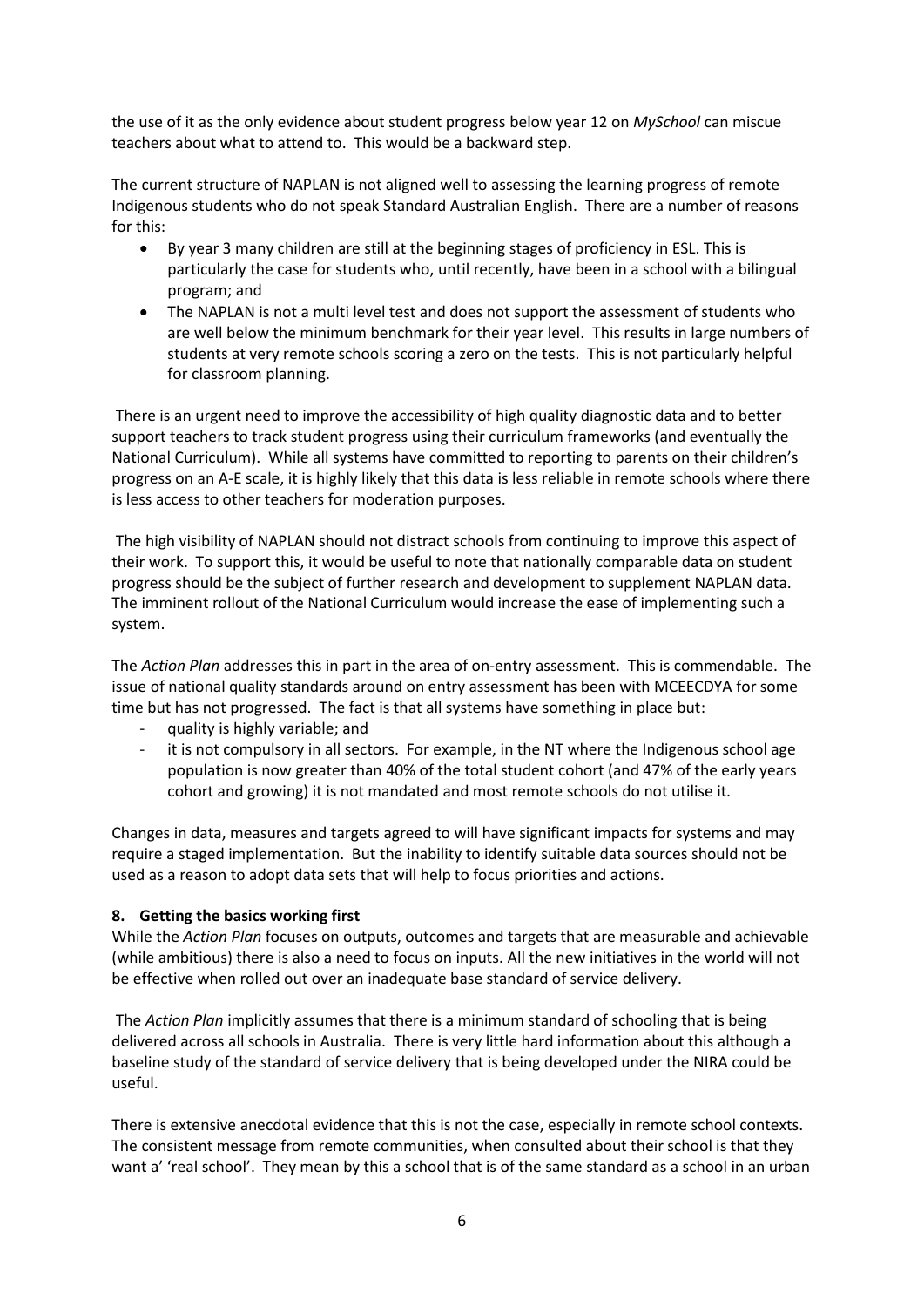area – where, for example, there is air conditioning that works, covered ways between buildings and footpaths rather than mud puddles, trees and landscaping, shading, playgrounds, ovals in usable condition, water bubblers, computers that work, well resourced libraries and labs, specialist teachers aligned to needs, a teaching staff not dominated by neophytes, teachers that stay the whole year and so on.

The NIRA refers frequently to the importance of setting and measuring standards of service and this principle should be built into this Strategy. This is a neglected area and in an age where all priorities are measured and counted there is a need to include agreed national measures for the physical resources and standards of school service delivery. If we are going to compare student outcomes and school demographics under the *MySchool* website, there is also a strong case for establishing infrastructure and other capital and resourcing standards against which to assess all schools.

What is the minimum standard for a primary school of 400 students –ICT setup, classroom resources, physical indoor and outdoor space, specialist areas, ovals, areas of recreation, number of teachers, areas of specialism and so on?

Of course, high needs schools need resourcing above any standard Australian benchmark. For many very remote schools, the school environments and the classroom environments can be chaotic places, because facilities require maintenance, ICT does not work, bandwidth is low, teachers are moving in and out in a very short space of time, teacher absenteeism is high and at the same time student needs are high, disruption for ceremony is frequent and low attendance leads to classroom churn and reduced time on task.

The issue of unmet need can be significant. The Review of *Australian Directions* notes the following observation:

'Most jurisdictions have a shortage of staff to deal with issues such as foetal alcohol syndrome, speech, guidance, hearing loss and other impediments to learning which require specialised support. Some children remain un-assessed; others are assessed late. Some of those assessed cannot get the special support they require. These sentiments were summarised by one senior officer: "... there are too few teachers working with insufficient resources and poor support in inadequate facilities for too short a time to achieve real student learning outcomes and … there are no strategies to address this" (NT DET, 2009).

Remote Indigenous schools should have access to the same standards of service delivery as urban schools as a starting point. But in addition to this these schools require additional needs based funding to respond to the high student needs as well as the additional cost of delivering services to a community where:

- There is no housing market, so every staffing resource requires significant additional capital injection.
- Buildings, building grounds and resources do not measure up to their urban counterparts.
- The cost of attracting and retaining teachers of equal experience, skills and specialism are much higher.
- The additional needs based cost required to address the out of school disadvantages that are concentrated in remote communities – this includes but is not limited to:
	- o Failure to thrive
	- o Low birth weight
	- o Foetal Alcohol Syndrome
	- o Trauma related to violence in families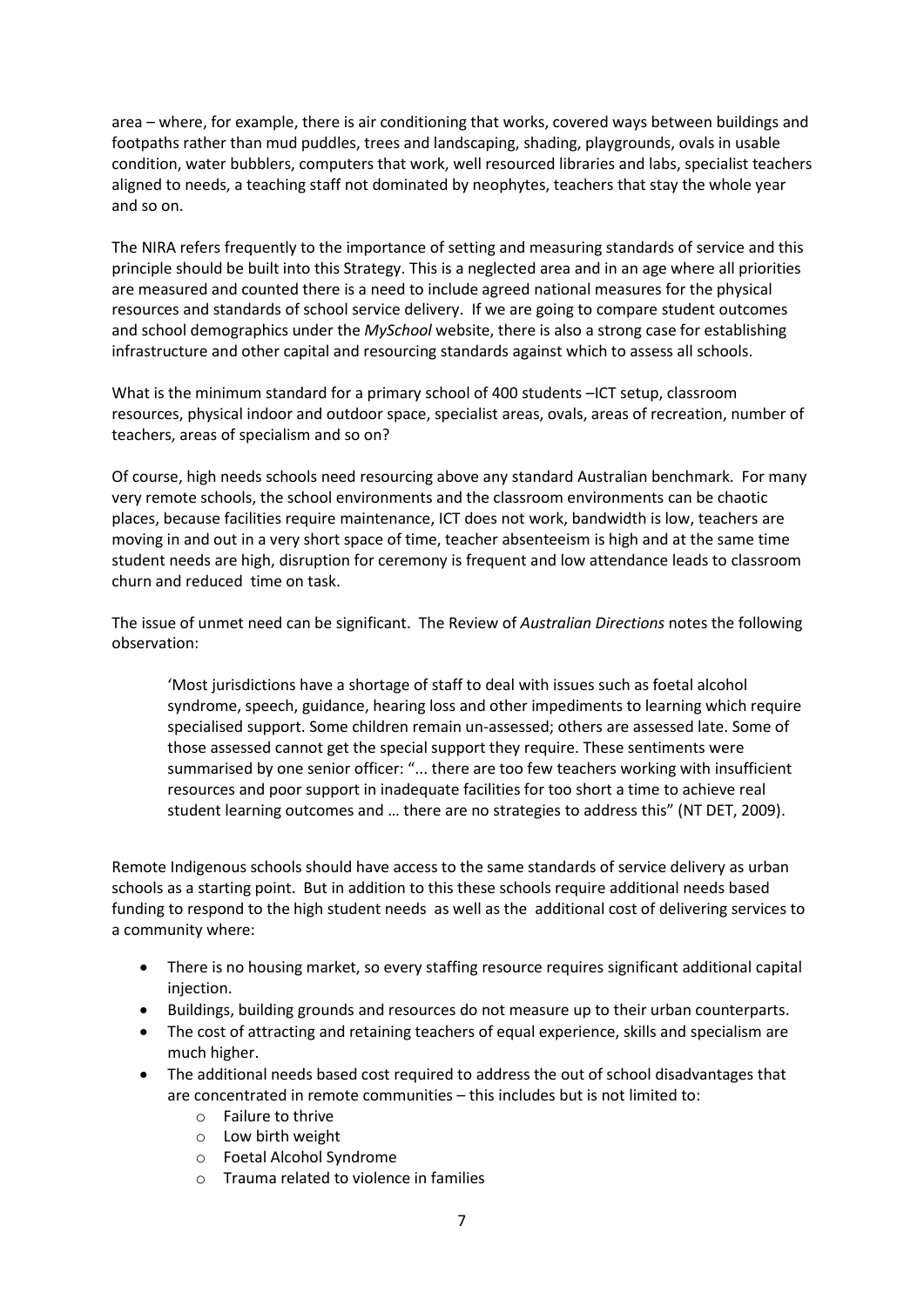- o Nutrition issues
- o Health issues skin, eyes, hearing and so on
- o Sleep deprivation from overcrowding
- o Significantly lower levels of literate practices in families
- o Inter-clan tension, conflict and violence in some larger communities
- $\circ$  English as a foreign language with very low levels of proficiency or even engagement with the English language

# **9.** Developing an evaluation strategy at the design and development stage – surfacing **assumptions**

The benefit of a well thought out evaluation plan integrated into the development of the program design is well understood in some discipline areas (e.g. health and international development programs) but less accepted in the education context. This is a pity, because, in well designed programs to address complex problems, a sound evaluation plan will frequently highlight areas that were at first overlooked. A program logic approach works from the desired end state backwards and exposes the assumptions about program dependencies. For example, a program logic approach to this *Action Plan* would have exposed a dependency on the basic standard of service delivery being of an acceptable and dependable quality.

This strategy should include reference to, and explicit funding for, an independent evaluation of the effectiveness of the initiative. This evaluation should be embedded into the design and implementation planning process and not a post implementation one. To be of best value, it should to be a part of the ongoing feedback loop to continuously finetune and document learning.

This approach is supported by the research on complex problems as noted by the APSC publication on this matter:

"One way of increasing adaptability in the public sector is to blur the traditional distinction between policy development and programme implementation when dealing with complex programmes. Policy development and evolution needs to be informed with on-the-ground intelligence about operational issues and the views of service users or recipients, and be modified in the light of feedback about what works and what doesn't. Programme evaluations play an important role in this regard. In a recent UK study of 'Better Policy Delivery and Design' prepared by the Cabinet Office's Performance and Innovation Unit, it is argued that system design should be iterative."

NIRA also recommends an annual review of progress with a special focus on factors affecting progress. This should be adopted.

# **10. Student attendance – a complex issue**

The section around student attendance requires further development. The previous Indigenous Education Action Plan (*Australian Directions*) also had a focus on attendance but there was very little evidence of progress. Most schools with high numbers of Indigenous students have prioritised attendance and engagement for many years but there is very little solid and repeatable evidence about what works.

The following issues should be considered:

 There is a direct relationship between student attendance and geo-location. There is also a tendency for large remote and very remote schools to have lower attendance rates than smaller very remote schools. This may suggest that there is a relationship between the coherence of the community and levels of schools attendance. Many large communities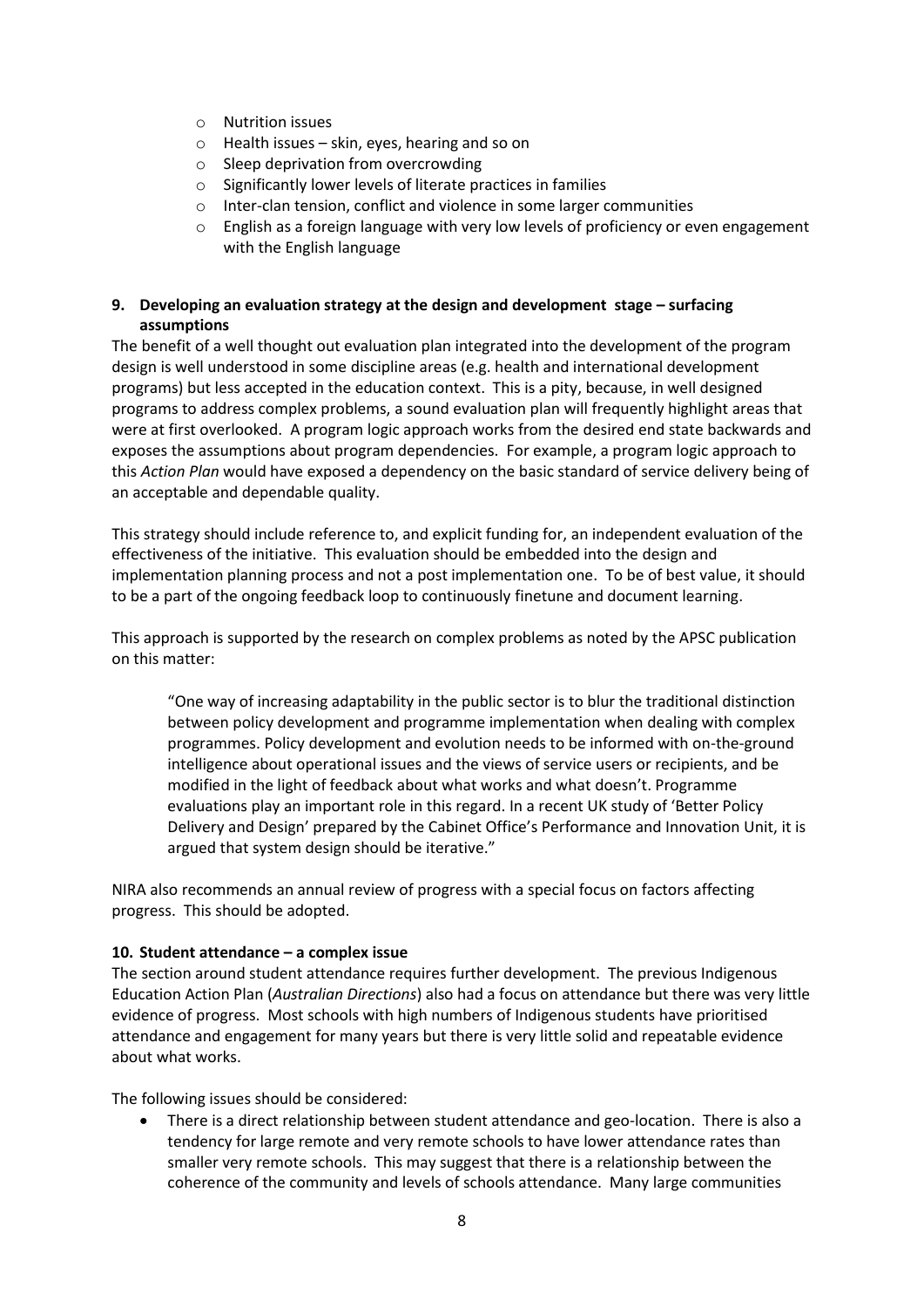have grown out of mission stations that served a number of surrounding but distinct clan groups. Over time the different groups were brought together to improve accessibility of services. Tense inter-clan relations are often a feature of such communities and may have an impact on attendance. Further research is needed in this area.

- In discrete Indigenous communities, traditional ways of knowing and understanding are often the highest priority for the families and communities. This includes language, ceremony, relational obligations and understandings, the law and cultural understandings. The importance of a western style education is often of a lower order. Where communities feel that the school way of knowing is being inculcated at the expense of community ways of knowing, their commitment to school may be lower and more ambiguous. This strategy needs to acknowledge this and ensure that communication to families about the importance of attendance and engagement is linked explicitly to the community's vision for their children. For example, linking success at school to getting a job may carry less weight than linking success at school to nurturing and developing strong leaders who will be able to negotiate with government and other bodies on behalf of their community or contribute to the social goals of the community such as caring for country.
- This means that there needs to be an emphasis on the importance on building on the strength of culture – cultural practices and competencies - and acknowledging different ways of knowing and understanding. This perspective should be infused throughout the document. This will have an impact on the way all the proposed strategies are understood and implemented

One of the main limitations of the *Action Plan* is that the approach recommended assumes there is enough information about what works to develop an evidence based attendance strategy. This is a complex and challenging issue and the complexity is under-scoped in the draft plan.

The attendance issue is also used as an excuse by school staff about poor performance – don't blame us, it is the parents fault. It needs to be clear that this is an area of shared responsibility and cannot be seen just as a community issue. Issues around classroom teacher practices that promote student engagement, that communicate cultural respect and understanding, that communicate high expectations and that develop positive relationships are part of this complex issue. School structures that impact on student safety and well being play a role. School curriculum offerings and time tabling can also influence attendance. For example, block delivery of VET units are being trialled in some communities to good effect and the value of linking of success at school to community valued post school roles such as social enterprises that draw on Indigenous practices and knowledge, the promotion of citizenship rights and responsibilities, and effective engagement with government on behalf of the community are also worth investigating..

# **11. Addressing data gaps**

Data gaps particularly in remote and very remote Indigenous communities need to be addressed as a matter of urgency. Under current arrangements almost all ABS surveys do not include remote Indigenous communities. The NIRA stresses that to overcome Indigenous disadvantage all government agencies and non government service delivery agencies have to prioritise this and work collaboratively. However significant funding would be required to address this. Telephone surveys are not an option in most very remote communities.

# **12. Teacher quality issues – closing the gap in teacher quality**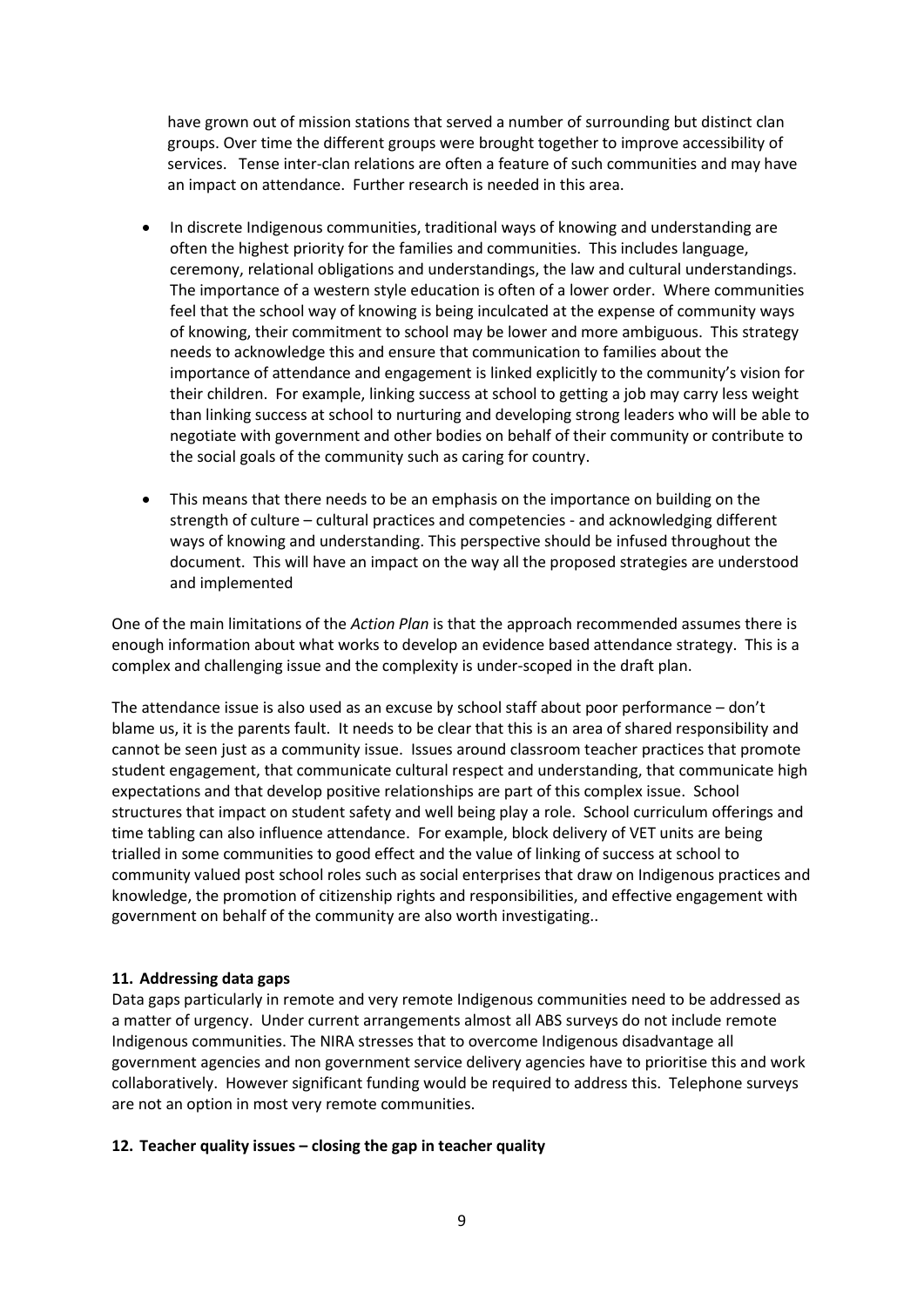# *Quality Teaching – teacher skills and experience*

There is very little evidence or research about the particular range of skills, understandings and experiences that are required to successfully manage the challenge of teaching in remote Indigenous schools. However there is evidence that it requires much more that just giving all new teachers a quick shot of cultural understandings.

There is a growing body of literature (e.g. Stronger, Smarter Schools) around the potential impact of schooling approaches that consistently and clearly communicate to students, a respect for their culture and high expectations about their potential. This sounds simple – deceptively so. There is a need to invest in research about strategies that will to support all staff to be aware of complex ways in which cultural respect, or lack of it, is communicated to a community and its students.

Ways in which students get messages about their potential and their value are part of what is known as the hidden curriculum of a school. They are not usually intentional messages. It would be a rare teacher who would say 'I let my students know that I don't think much of my student's culture and I don't expect too much of them'. Yet it is clear that this is a message communicated to Indigenous students and to their communities all too frequently.

This suggests that one essential skill set required of remote teachers in Indigenous schools is the ability to be critically self reflective and highly attuned to the many unconscious ways in which, as teachers, we privilege certain ways of knowing and unknowingly convey powerful messages about having lesser expectations of Indigenous students.

The reality is that teachers in hard to staff schools (especially remote and very remote Indigenous schools) are, as a group, significantly less experienced, more likely to be teaching outside their area of speciality, more likely to have consistently low rates of unplanned absences and less likely to have easy access to professional learning than their counterparts in other schools. However, the nature of their task demands our best teachers.

# *Attracting high performing teachers to hard to staff schools*

The decision around how leading and accomplished teachers are identified and whether this is a 'personal skill allowance' approach or an' identified positions' approach will have a significant flow on effect for hard to staff schools. If a 'personal skill allowance' approach is agreed to, this will lead to an increased concentration of advanced standing teachers in the ' easy to staff schools' and a higher proportion of the salary budget transferring to these same schools. This needs to be acknowledged as an issue that requires compensatory strategies and resources.

Specific strategies need to be developed to attract high performing teachers and principals to hard to staff schools. Any strategy developed needs to be informed by the fact that a high performing teacher at a high end school will not necessarily be a high performing teacher at a remote or hard to staff school.

Progress on enriching the mix of experience levels, specialist/ expertise levels, and advance standing levels of teachers in the focus schools should be monitored as part of the *Action Plan* reporting, with a view to closing the gap in teacher quality.

# **Reducing teacher turnover is essential - targets/standards should be set**

Increasing teacher retention is a critical issue because without this a school/ system cannot effectively invest in the skill development of teachers – they are always at the starting point.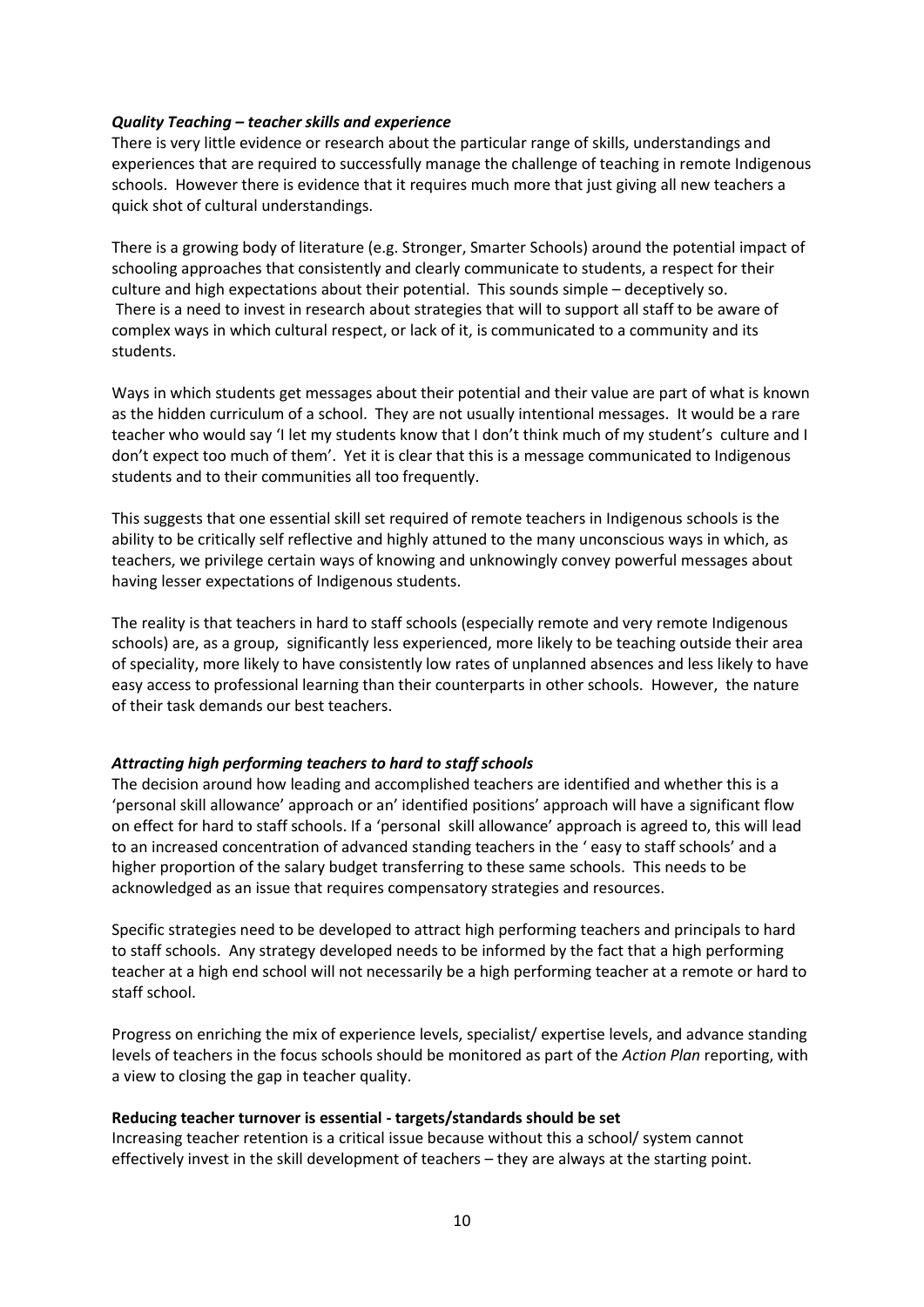Whole school literacy strategies and whole school improvement cannot be effectively implemented in an environment where the average length of stay is too short. This also limits the ability of teachers and students to know and understand each other and to form relationships that support effective learning.

The *Stronger Smarter School* initiative stresses the central importance of establishing strong professional learning networks in schools as a way of building shared internal accountability, shared vision and a shared commitment to reflexive practice and school improvement. In a high turnover environment processes set up to establish this culture are always at the starting point because of the staff churn.

There needs to be better data on this. There is overwhelming anecdotal evidence that teacher retention in hard to staff schools is higher than in other schools, but no agreed measures for benchmarking and improvement. This is an opportunity to develop metrics around optimal levels of staff retention. This could also be included in the future planning for the *Myschool* website

# **Indigenous Education Workers**

The *Action Plan* proposes an expanded role for Indigenous Education Workers to also include the role of family liaison. The needs of schools, especially remote schools for Indigenous Education Workers in the classroom and as liaison officers may mean that there needs to be different roles. It would be unwise to assume that their roles can simply be expanded. A better approach may be to resource remote schools to employ dedicated home liaison officers.

# **Recommendations**

The Australian College of Educators recommends that the following changes be considered.

- 1 Amending the text of the introduction to incorporate the understandings arising from research into tackling complex and intractable problems
- 2 Revising the introduction to communicate clearly what differentiates this *Action Plan* from plans that have gone before it
- 3 Restructuring the *Action Plan* to differentiate between remote/ very remote Indigenous schools and urban/provincial and regional Indigenous schools in terms of issues, challenges, baseline starting points and close the gap targets that recognise this differential starting point
- 4 Addressing the needs of Indigenous learners for whom Standard Australian English is a foreign in terms of researching how best to meet their English language learning needs
- 5 Identifying supplementary measures and targets related to school retention and completion as nested measures as recommended by the Review of Australian Directions – including a consideration of negative outcome data
- 6 Considering the inclusion of additional student attendance measures that support schools to focus on increasing the proportion of students that achieve the levels of attendance likely to lead to learning progress
- 7 Engaging an independent expert to review and recommend on improving comparability and quality of state and territory based approaches to on-entry assessment
- 8 Prioritising investing in computer supported culturally inclusive diagnostic assessments
- 9 Including a recommendation that ACARA be tasked to increase the value, quality and consistency of schools national reporting of student progress using a shared A-E framework aligned to new national curriculum when available, with clear guidelines and accountability around moderation procedures